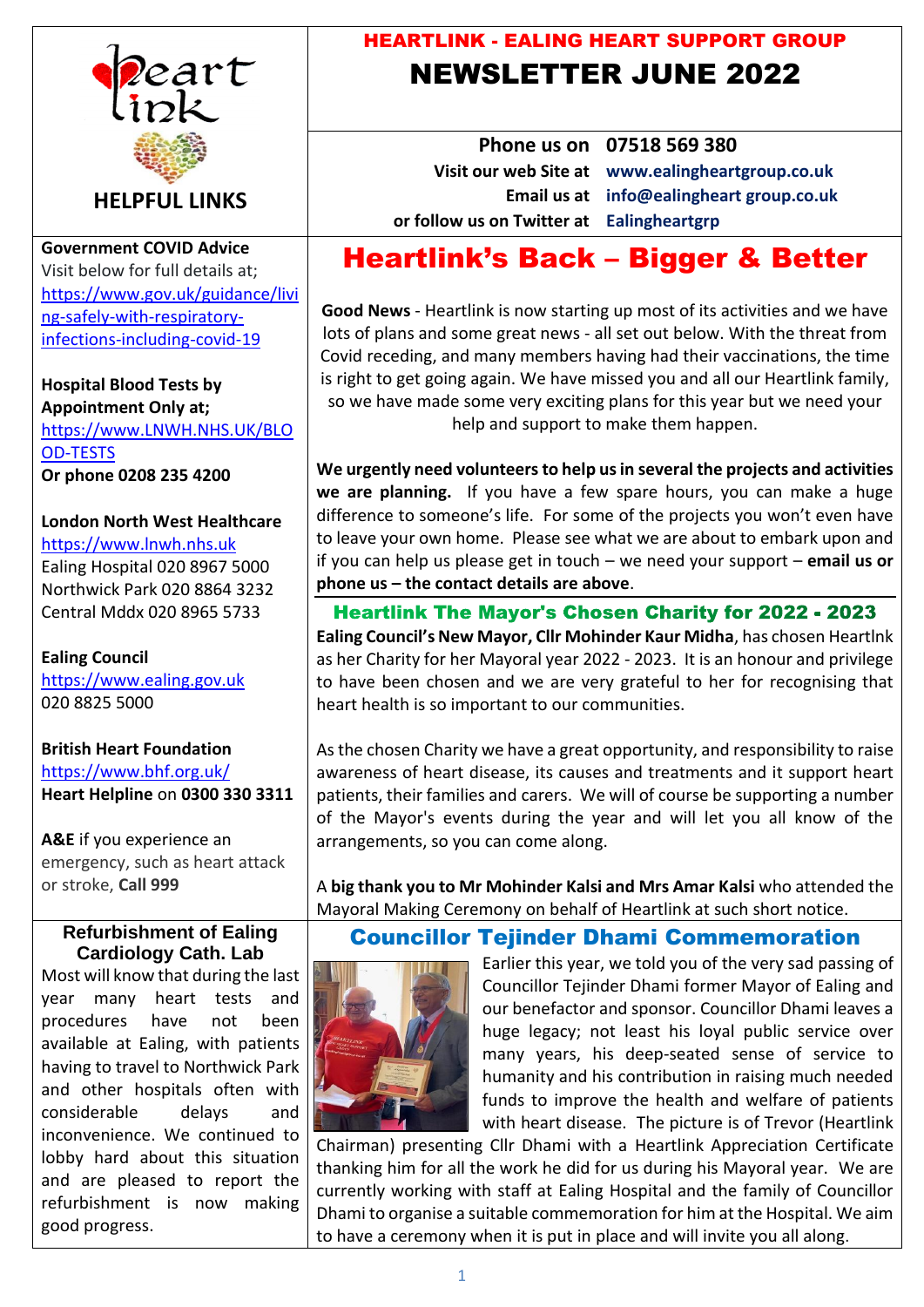### Heartlink Zoom Meetings Continue

#### Heartlink Outreach Hub Planned this Year

We have recently arranged the next online Zoom meeting to be held at 10am on Thursday 9th June. Previous sessions have been well attended and we have had excellent speakers as well as lively discussions. We know many of you are not confident using the IT that is needed for Zoom, but if you have suitable equipment, even a smartphone, and are willing to give it a try, we will give you some help getting going (as we have already done successfully with some members.)

Zoom sessions are only a stopgap while we can't meet face-to face, but, if there is an ongoing demand for them from members who can't come to face to face events, for whatever reason, we will consider continuing them. They give people an opportunity for a helpful chat with a friendly face.

# **Contact us to Join our Zoom Meetings**

Meetings & Volunteering at Ealing Hosp.

In the meantime, more good news, we have kept up our links to local Strategic Health Groups and raised Heartlink's profile, with the result that the Trust is now clearing the way for us to restart meetings at the Hospital. Hopefully these will be in our old location, the Lecture Room on Level 3 of Ealing Hospital. Some senior Cardiology staff at Ealing have already volunteered to speak. We will let you know the arrangements as soon as we have a date.

Returning to our **volunteering** roles is also being considered and the Trust will be looking at ways to help us return in some capacity. Needless to say, Covid rules will still apply to meetings and volunteering, and it may be necessary to adapt our ways to suit the changed environment. This may mean restricting numbers at meetings, wearing masks and volunteering in different hospital locations. **We will keep you posted as developments occur.**

**Heartlink continue to represent heart patients at several of the Trust's working groups**, making sure that your voices are heard.

**\_\_\_\_\_\_\_\_\_\_\_\_\_\_\_\_\_\_\_\_\_\_\_\_\_\_\_\_\_\_\_\_\_\_\_\_\_\_\_\_**



**A little treat from us to them** - Easter Eggs given to our wonderful NHS staff at Ealing Hospital Cardiology Cath Lab, Chest & ECG Clinic, 4 South Cheseman Ward ,

Heart Failure Clinic and Cardiology at Hanwell Health Centre – we hope they enjoyed them  $\odot$ 

The last two years of the pandemic have taken their toll on both our physical and mental health. Many of you have contacted us and told us how the problems they have experienced have left them feeling isolated and vulnerable. For many, regular contact with others and attending medical appointments has been difficult. Advice and support from hospital-based services, GPs and other health practitioners has been restricted.

After consultation, we decided that in addition to returning to our historical base at Ealing Hospital we would also set up a **Heartlink Hub** that enables regular monthly face to face sessions to be held providing a range of activities, from heart health and welfare advice, advocacy, quizzes, gentle exercise, and basic IT familiarisation. Invitations to speak on specific topics will be made to Age UK, Social Care Agencies, and the NHS for sound professional advice.

We have been fortunate to find a well-equipped suitable small hall which we can hire, in a well-located position for members to get to. **This is Greenford Park Community Hall, at 18, Queens Ave, UBX 9BX** - situated near to Greenford centre and Southall Golf Links and Dormer's Wells – and near to major bus routes. (Not far from the venue of our Christmas parties)

We have applied to Ealing Council for a Small Grant that will help towards setting up the Hub and provid initial transport for those with mobility difficulties. We hope to hear if we are successful in the next month or so.

**Preparations are underway with a view to launching this in the next few months. Again, anyone wishing to help us in the preparation and ongoing management of the Hub is very welcome, please contact us.**

# **Heartlink Becoming a Registered Charity**

**\_\_\_\_\_\_\_\_\_\_\_\_\_\_\_\_\_\_\_\_\_\_\_\_\_\_\_\_\_\_\_\_\_\_\_\_\_\_\_\_\_\_\_\_\_\_\_\_**

Earlier this year, the Heartlink Committee agreed the aim of becoming a fully Registered Charity. If we can achieve this, it will give us big advantages in being able to apply for grants and projects which will benefit local heart patients. It will mean that important local partners like the Health Authority and other statutory bodies will take us more seriously. There is a huge amount of work in completing the policies, procedures and paperwork necessary to register, but we are nearly there and have been hugely encouraged by the support of a number of senior Ealing hospital staff who have volunteered to become Trustees, along with elected committee members. **Watch this space and we hope to bring you good news soon.**